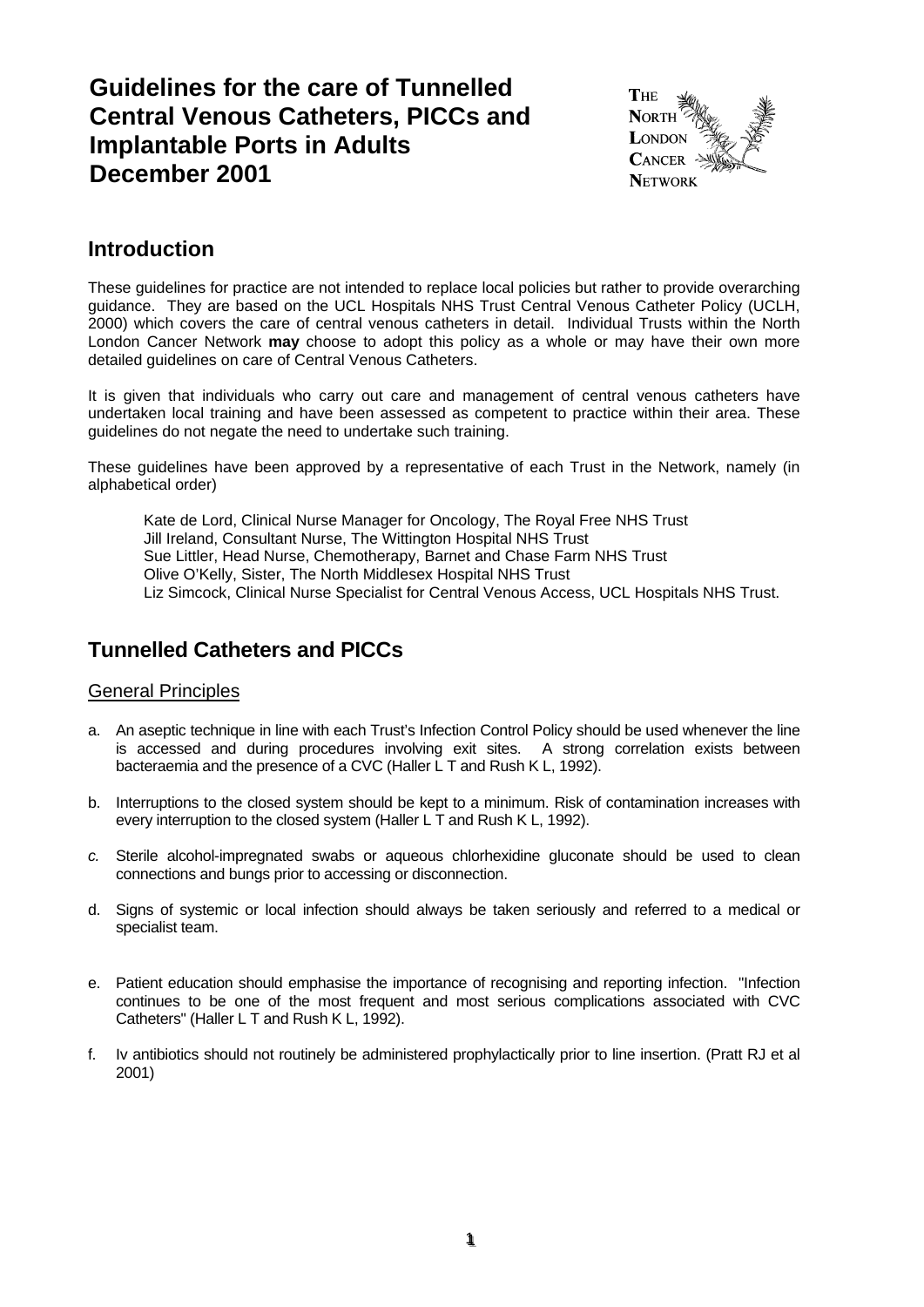- g. Nurses caring for patients with tunnelled lines and PICCs should be aware that low-dose maintenance Warfarin may reduce the rate of thrombosis development (Krzywda E, 1999).
- h. The catheter should always be secured firmly to the skin away with tape or with a dedicated device so that any tension pulls on the device or tape rather than on the exit site. This is to increase the patient's comfort, to prevent tension or accidental dislodgement, and to reduce 'to and fro' motion which increases the risk of catheter related sepsis (Haller L T and Rush K L, 1992).
- *i.* In tunnelled lines sutures used to secure the catheter at the exit site should be removed 21 days post insertion
- j. Should the line fracture or be accidentally cut, it should be clamped without delay proximal to the break. In lines without clamps (or if the break occurs distal to the clamp), the line should be folded back on itself and secured with an elastic band or tape to occlude the line. Medical advice should be sought immediately to consider removal or repair.
- k. Nurses should advise patients with PICCs to apply a warm compress (e.g. hot flannel) to the arm proximal to the insertion site every few hours for the first two days after the PICC is inserted to reduce the risk of mechanical phlebitis.
- Patients who are discharged home with a tunnelled line or PICC must be given appropriate education regarding the care and maintenance of their line. They must be made aware of the importance of reporting complications and must be given a contact number for this purpose. Liaison with the Primary Health Care Team is vital.
- m. Before the catheter is used for administering therapeutic drugs or fluids, the patency and correct functioning of the line should be established. Signs of catheter occlusion, whether partial or complete, should be taken seriously. Action should be taken earlier rather than later to restore full patency. Ignoring the early signs may lead to the development of more serious problems with cannot then be easily rectified – eg complete blockage or thrombosis (Hadaway L 1998).
- n. Blocked lines should never be force-flushed, and nor should a syringe smaller than 10ml be used to unblock a tunnelled catheter. The use of Urokinase, though only available on a named patient basis, is an acceptable method of restoring patency in partially blocked lines. The "3-way tap method" may be used to instill Urokinase into a completely blocked line (Krzywda, 1999).

## Flushing Unused Lumens

- a. Unless it is to be used again within 8 hours, (in which case use 10mls 0.9% Saline) the catheter should be flushed using 5mls Heparinised Saline<sup>1</sup> 10 iu per ml. (Groshong lines may be flushed instead with 0.9% saline though heparinised saline may be preferred to avoid confusion.) Although the evidence is far from clear, the consensus amongst most writers is that a low concentration of Heparinised Saline is the preferred flush for unused lines, decreasing the risk of intraluminal clots and improving catheter function (Cottee s, 1995; Mayo DJ et al, 1996; Gabriel J, 1996; Hadaway L 1998, Weatherill D 1999).
- *b.* **Frequency**: any unused lumen should be flushed once a week, even when other lumens are in use. The frequency of flushing may be increased to twice a week if problems arise. Each lumen in the catheter should be flushed separately.
- c. If blood or intravenous drugs are present in the line, the lumen should first be flushed with 10mls 0.9% Saline prior to the final Heparinised saline flush.

i<br>Li

<sup>1</sup> Heparinised Saline should be prescribed by a Doctor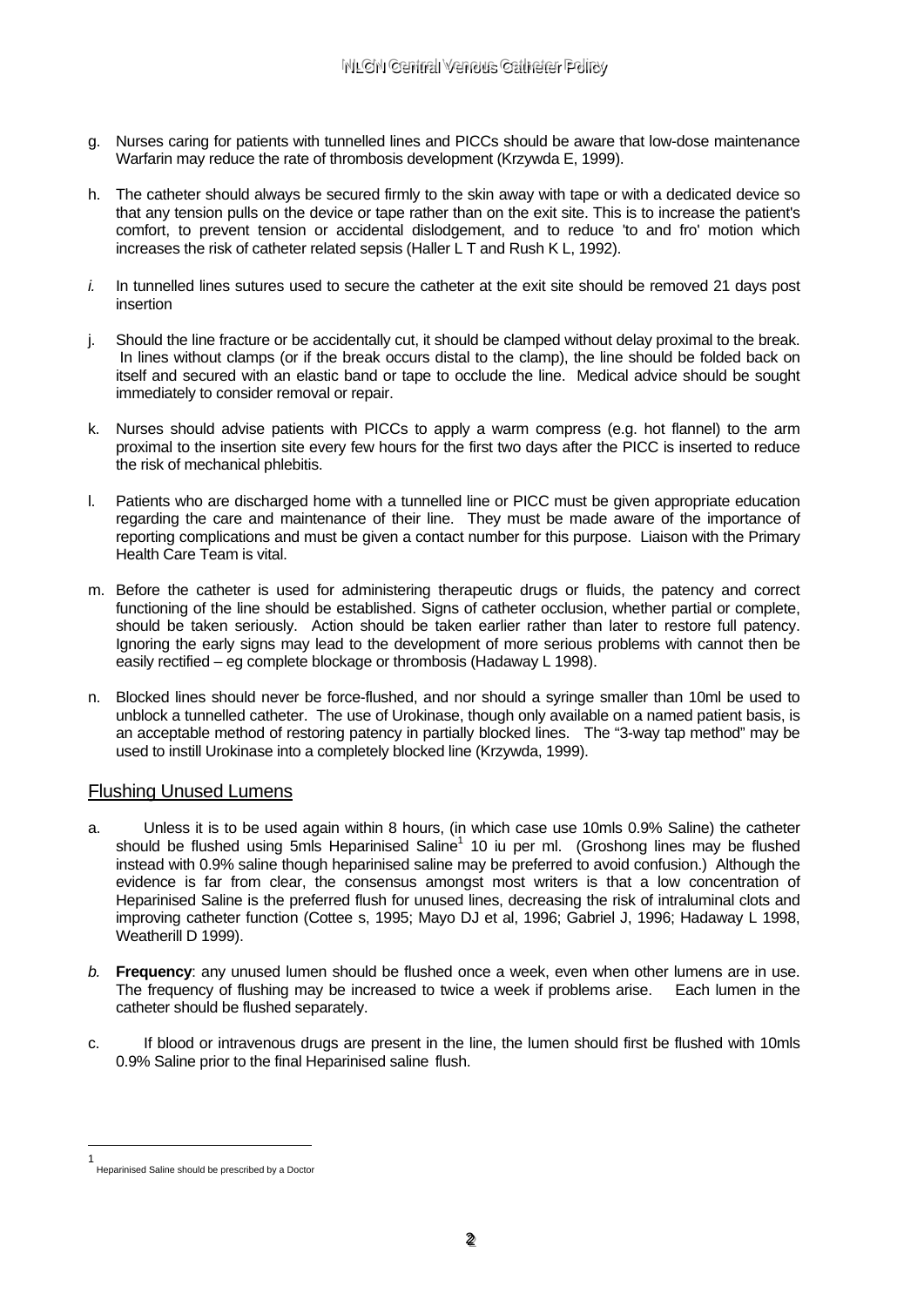- d. Nurses caring for adults with Tunnelled lines may consider adhering to **the practice of withdrawing and discarding 3mls of blood** from each lumen immediately before routine flushing of the line but this is not essential as it is not supported by the literature.
- e. A brisk **'push-pause' flushing technique** should be used routinely i.e. pause briefly after approximately each ml of fluid. The 'push-pause' technique causes turbulence within the catheter, which helps to flush away any debris and prevent occlusion of the lumen (Todd J, 1998).
- f. If the line possesses a clamp, the line should be clamped while the final 0.5mls of the flush is being injected. **Maintaining positive pressure** helps prevent blood entering the catheter after flushing, which might lead to thrombus formation (Todd J, 1998).

## Dressings for Exit Sites

- a. As a general principle, where a dressing is used it should be inspected regularly and renewed immediately should it become soiled, wet or detached(Cornock M, 1996). A moist environment is one in which bacteria readily multiply (Gabriel J, 1996).
- b. If the exit site is reddened, painful, exudating or infected, the entry site should be inspected at least daily.
- c. The recommended dressing **immediately post-insertion** is a gauze dressing covered and sealed with an transparent dressing, (eg opsite) as in most cases this will absorb the slight ooze but not necessitate changing the dressing. This dressing should if possible be left on for 24 – 48 hrs **in PICCs** and **ideally 3 – 4 days in tunnelled lines**. Thereafter one of the following options can be chosen for exit sites which are not clinically infected -
	- **iv-dedicated occlusive transparent dressing**, which allows continuous inspection of the exit site (Cornock M, 1996). This should be changed every 7 days, or when fluid is seen to gather beneath the dressing, or when the dressing ceases to be occlusive, whichever is the sooner
	- **Sterile gauze-type dressing taped in situ**, which should be changed twice weekly (in order that the site may be observed), or whenever the dressing becomes soiled, wet or detached, whichever occurs sooner.
	- **No dressing** (in tunnelled lines only from 21 days post insertion once the tissues have fibrosed around the cuff and in the absence of exudate or signs of infection.
- d. In PICCs, since there are usually no sutures to secure the PICC, great care should be taken at dressing changes to avoid pulling on the line. The dressing should be applied so as to secure the PICC firmly to the skin.

## Cleaning of exit sites

- a. Cleaning, when it occurs, should be carried out using sterile gauze **and sterile 0.9% saline or acqueous chlorhexidine gluconate** using an outward "single-swipe" motion to avoid transferring bacteria to the exit site.
- b. The exit site should be allowed to air dry before applying a fresh dressing if used.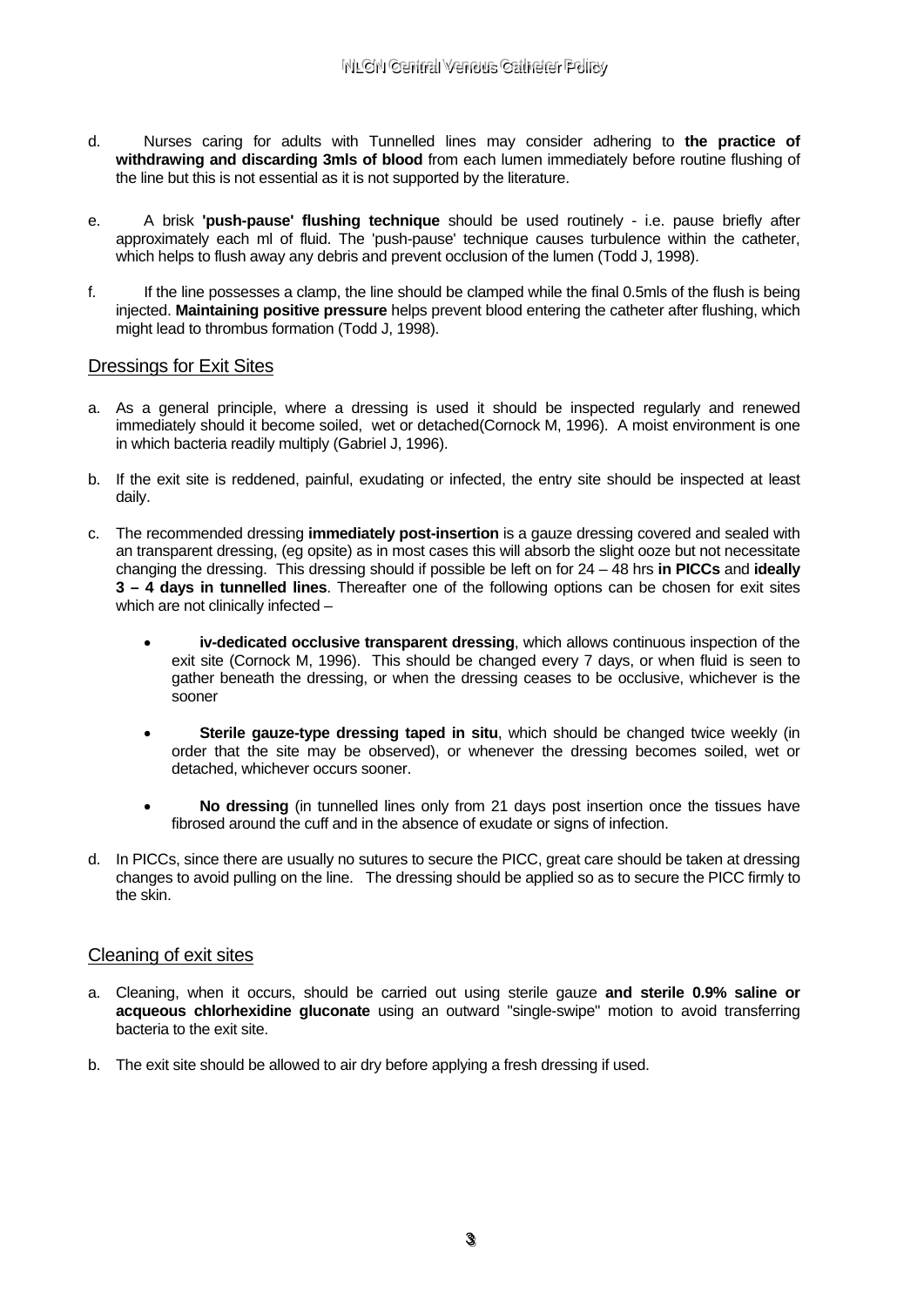## Bathing, showering & swimming

a. **Bathing**: It is recommended that exit sites should be kept out of bathwater even when a transparent dressing is used.

#### b. **Showering**:

- **Iv-dedicated transparent dressing**: patients can shower as long as the dressing remains occlusive.
- **Dry gauze-type dressing**: patients with PICCs should not let a dry dressing get wet in the shower. Patients with tunnelled lines can shower after 21 days as long as they remove the dressing immediately before or after showering and dry the skin thoroughly afterwards using sterile gauze and a no-touch technique. Cleaning of the exit site in the usual way should follow and a new dressing applied if used.
- **No dressing** (tunnelled lines only): patients can shower after 21 days as long as they clean the exit site afterwards using sterile gauze and a no-touch technique.
- c. **Swimming**: probably constitutes a considerable risk of infection, therefore if the patient is keen to do so, a way must be found of covering the exit site completely with a waterproof dressing leaving no chance of water coming into contact with the site.

## Removal

Nurses should only remove Tunnelled CVCs and PICCs if they have been trained in the procedure and are aware of the potential complications. The removal of the catheter should have been discussed and agreed with the specialist team or medical colleagues.

## **Implantable Ports**

Many aspects of managing implantable ports are the same as for tunnelled lines and PICCs and the guidelines above can be followed where applicable. The following section highlights the care of ports only where it differs from the care of tunnelled lines and PICCs.

## General Principles

- a. Needles used to access **ports should always be attached to an extension tubing set with luer lock connections** (Rostad M E, 1989) and an integral clamp / stopcock which should be kept closed unless infusion / injection is in progress (Moore C L, 1986). This is to prevent air embolism and to prevent back flow of blood into catheter which might lead to occlusion.
- b. The port should be always be accessed using a **dedicated non-coring needle** of an appropriate style, guage and length (Rostad M E, 1989). The needle must be primed with 0.9% Saline and attached to a clamped extension set). This preserves the integrity of the septum and prolong the life of the port (Rostad M E, 1989).
- c. Most ports may be accessed up to 1000 to 2000 times as long as **a dedicated non-coring needle** is used. Refer to manufacturer's guidelines (Camp-Sorrell D, 1990).
- d. When patients with implanted ports undergo **MRI scan**, scanning personnel should be made aware of the existence and nature of the port (Camp-Sorrell D, 1990). The presence of a metal port may interfere with MRI scanning, leading to problematic interpretation of the scan. The material from which the port is made will affect its impact on the scanning process (Camp-Sorrell D, 1990).
- e. When ports are used for administration of **blood transfusions**, a pressure pump is recommended (Moore C L et al, 1986). This is because most port catheters are relatively fine bore (0.5 mm - 1 mm) and so gravity infusion of blood may result in clot formation due to sluggish flow. Management of occlusion may be difficult to achieve and this may necessitate removal of the port, causing unnecessary distress to the patient (Moore C L et al, 1986).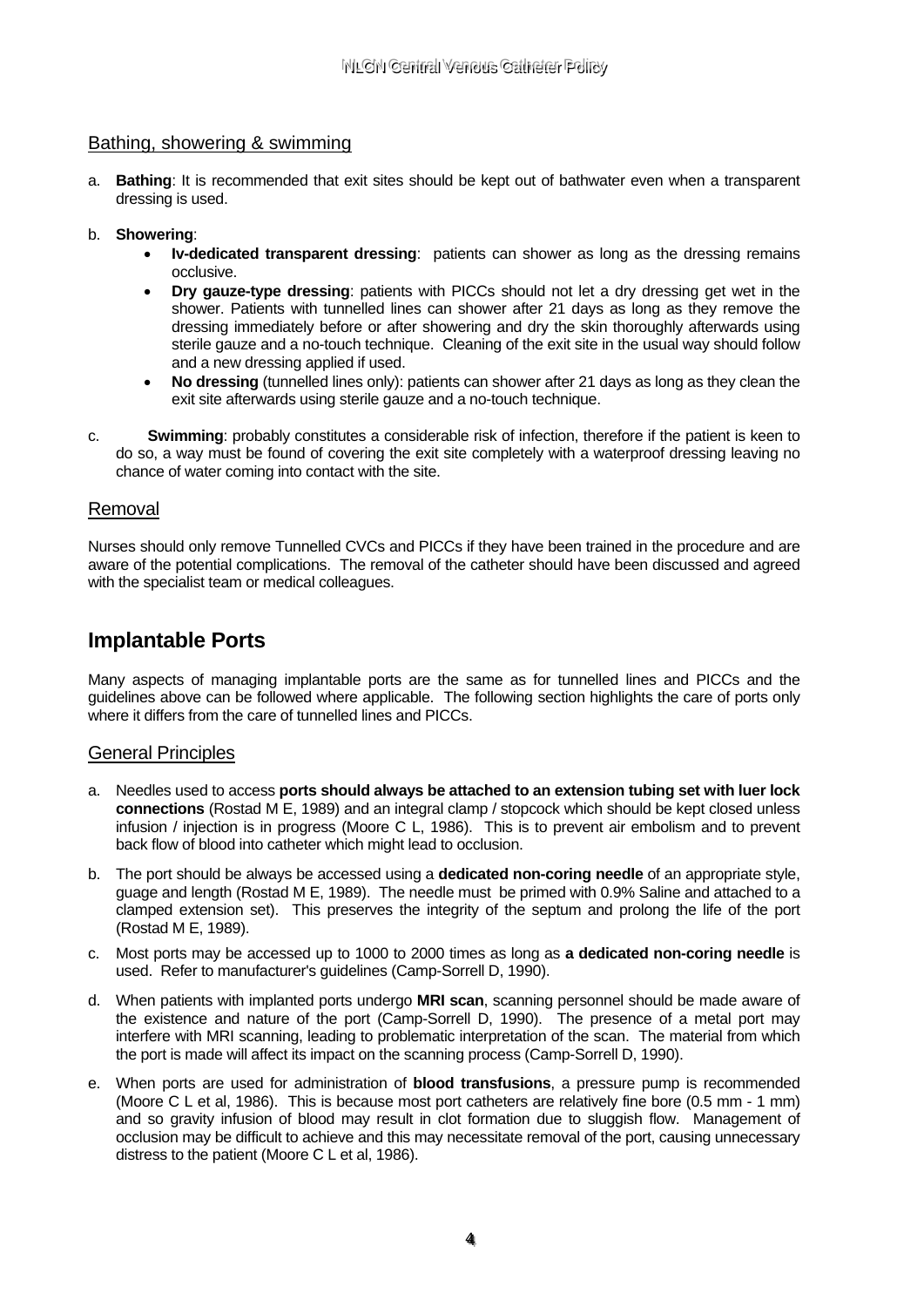- f. Cisplatin reacts with aluminium, therefore if it is to be infused via an implantable port, the nurse should ensure that neither the port nor the access needle is made from aluminium.
- g. Any non-dissoluble **sutures** to the side of the port should be removed after 7-10 days.
- h. If the patient with a port requires **defibrillation** then care should be taken not to place the paddles directly over the port, as this may result in skin burns to the patient.
- i. The **skin over the port should be prepared** using alcoholic chlorhexidine gluconate or isopropyl alcohol wiped in an outward spiralling motion to an area 4 inches diameter. This should be repeated twice more, with the alcohol allowed to dry between swabbings.
- j. Once the nurse is confident of correct needle position, the patency and correct functioning of the catheter should be assessed in a similar manner to any other central venous catheter before infusion of drugs or fluids.

#### Care of the needle site

- a. Non-accessed ports do not require dressings as skin integrity is intact.
- b. When a port is to be used for the prolonged infusion of fluids or drugs, and once patency and correct needle position are confirmed, 90° needles may be padded with sterile gauze for comfort if necessary and then covered with sterile gauze or a transparent iv dedicated dressing. Tape may be used to secure the edges of the transparent dressing (Rostad M E, 1989). The infusion set should be firmly taped to the skin to prevent pulling on the needle (Rostad M E, 1989).
- c. The **needle entry site** should be inspected at least daily. The patient should be advised to report any discomfort or swelling at the puncture site immediately. In this event the area around the needle should be inspected and, if needle dislodgement is suspected, infusions should be stopped immediately and the needle removed. This will help prevent large extravasations leading to possible necrosis.
- d. While continuous infusion is in progress, **the needle should be changed every 7 days** using a fresh puncture site to prevent ulceration or scarring at puncture sites (Camp Sorrell D, 1992).

#### Flushing the port when not in use

Non-accessed ports should be flushed regularly when not in use with 5 mls Heparinised saline<sup>2</sup> 100 U/ml using a brisk "push-pause" technique following accessing and verification of correct needle position as above (Camp-Sorrell D, 1992).

- intravenous ports flush at least once every four weeks (Bard Access Systems 1997).
- **intra-arterial ports** flush at least once a week (Bard Access Systems 1997).

#### Bathing, Showering and Swimming

- a. Non-accessed ports do not require dressings and present no obstacle to bathing, showering and swimming, since skin integrity is intact.
- b. When a port is accessed with a needle, the patient should only **shower** if the needle site is completely covered with an occlusive dressing, and then should take care to ensure that the needle is not dislodged by vigorous movement. If s/he wishes to have a **bath**, s/he should be advised against

i<br>Li

<sup>2</sup> Heparinised Saline should be prescribed by a Doctor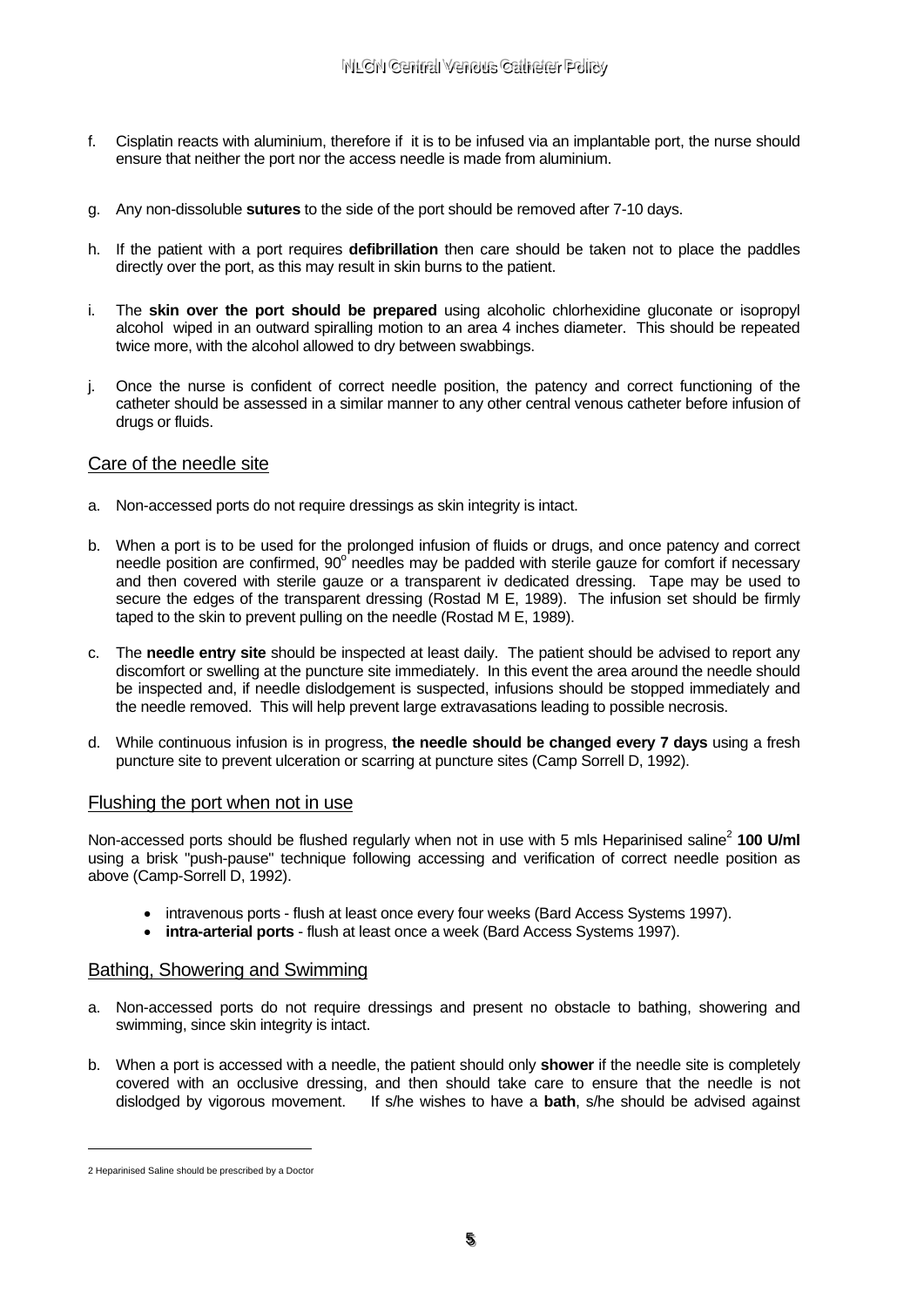immersing the needle site in water. Swimming is not advisable because of the risk of dislodging the needle, as well as the infection risk.

## **References**

Andris DA & Krzywda E

**Bard Access Systems** "Bardport and Slimport Implanted Ports with Open-ended Catheters" Bard Access Systems 1997

Camp-Sorrell D "Magnetic Resonance Imaging and the Implantable Port" Oncology Nursing Forum Vol 17 No 2 1990 pp 197-199

Camp-Sorrell D "Implantable Ports - Everything you Always Wanted to Know" Journal of Intravenous Nursing Vol 15 No 5 Sep/Oct 1992 pp 262 - 272

Cornock M "Making Sense of CVCs" Nursing Times Vol 92 No 49 Dec 4th 1996 pp 30-31

Cottee S "Heparin lock practice in total parenteral nutrition" Professional Nurse Vol 11 No 1 October 1995

Gabriel J "Care and management of peripherally inserted central catheters" British Journal of Nursing Vol 5 No 10 1996 pp 594-599

Hadaway L "Major Thrombotic and Nonthrombotic Complications: Loss of Patency" Journal of Intravenous Nursing Vol 21 No 5S September/October 1998

Haller Land Rush K "CVC infection: a review" Journal of Clinical Nursing Vol 1 1992 pp 61-66

Krzywda, E

"Predisposing Factors, Prevention and Management of Central Venous Catheter Occlusions" Journal of Intravenous Nursing Vol 22 No 6S November/December 1999 pp S11 - S17

Mayo D et al

"The Effects of Heparin flush on patency of the Groshong Catheter: A pilot study" Oncology Nursing Forum Vol 23 No 9 1996 pp 1401-1405